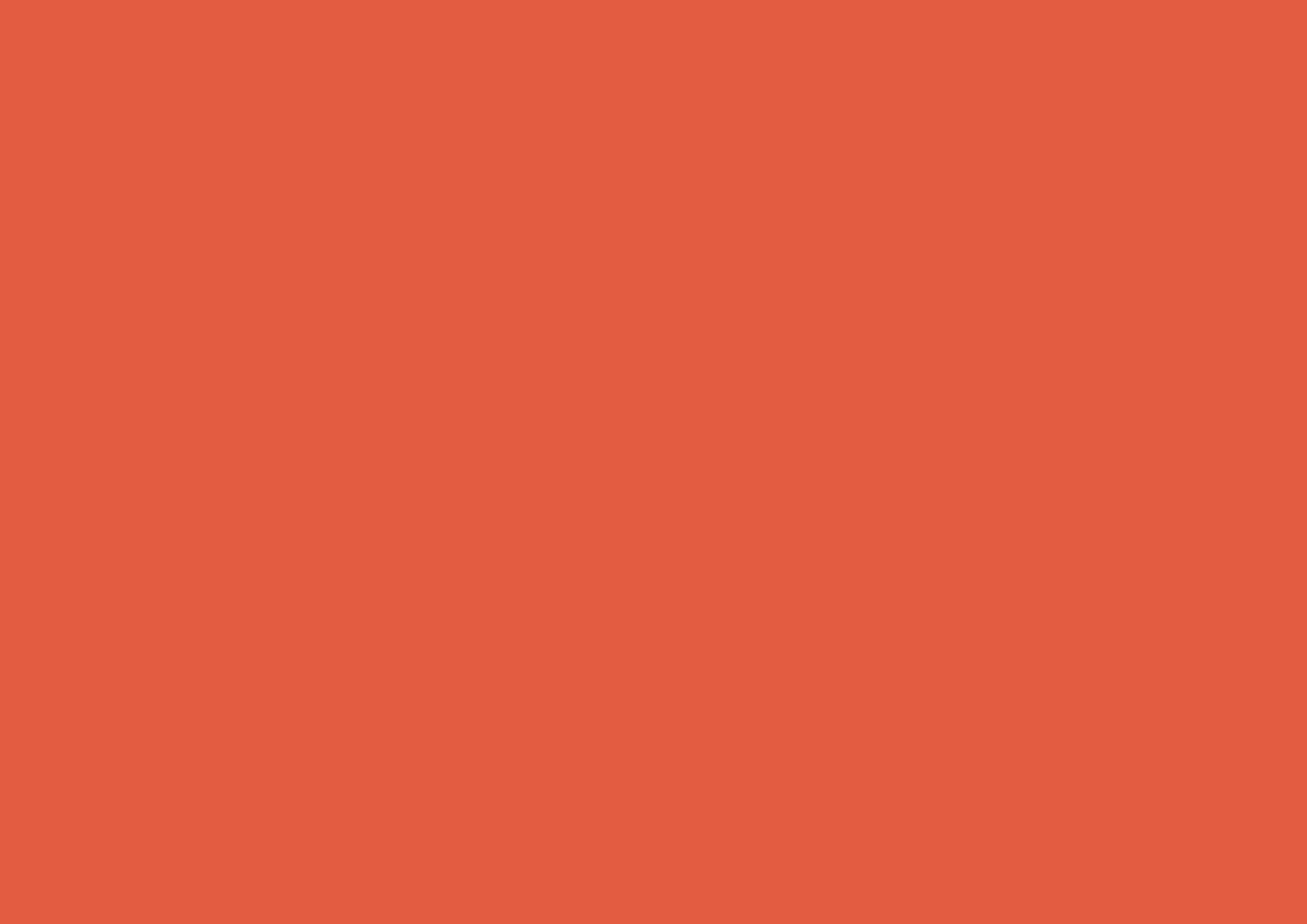# A NEW APPROACH

 $\blacksquare$  There is an increasing demand for a different approach to develop, design, construct and monitor buildings. The need to build or renovate in an energy-efficient and even energy-neutral manner, is becoming an absolute necessity. This requires intelligent control of technologies in the home and a safe, reliable and fast data network.

ONE Smart Control offers an integrated solution. As a platform, it seamlessly aligns energy monitoring, technology control and safety and comfort functions. Using powerline technology and a minimum of easy-to-install hardware, ONE Smart Control enables you to get more out of the home's existing electricity net. Think of the electricity installation as the solid backbone of the smart home and ONE Smart Control as the brain. It serves both to unite and also to align the different technologies.



**Intelligent control of the home is a necessity rather than an accessory in order for it to be and to remain energy efficient.**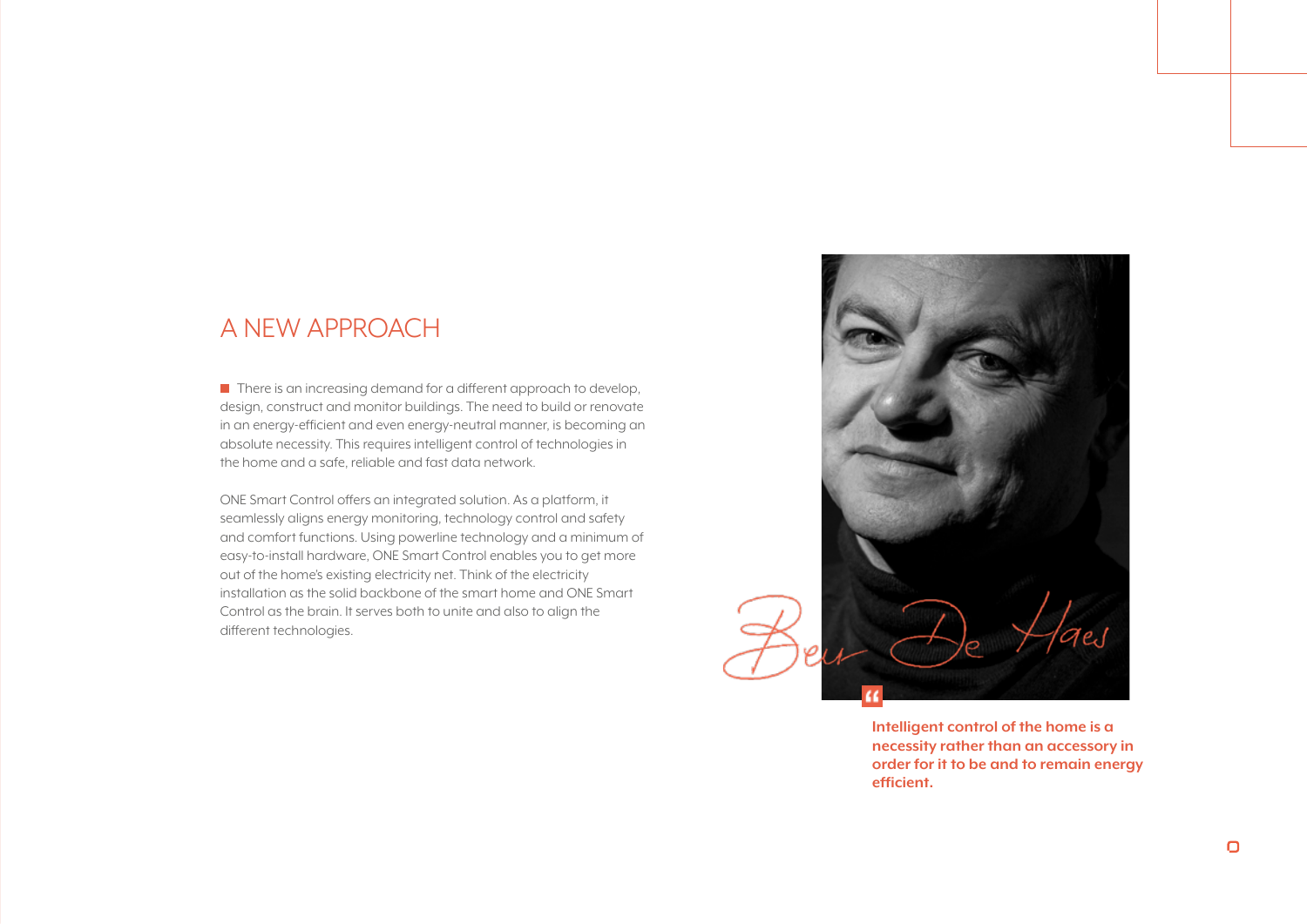**A single app integrates all the system's functions in an intuitive way. Frequent app updates guarantee continued up-to-date functionality.**

m

**KITCHEN** 

# ONE SMART CONTROL THE DIGITAL BRAIN OF THE HOME

■ ONE Smart Control combines multiple technologies under one roof. **It acts as the brain of the entire technical installation. It seamlessly combines safe and comfortable living with energy-efficient living.** 

#### Functionality à la carte

Since ONE Smart Control is completely modular, functions can be mixed and matched to the users' specific requirements. Motion sensors and cameras for increased security or dimmable lighting to create a cosy atmosphere, ONE Smart Control has the necessary building blocks. And the absence of specific cabling makes installation of extra hardware a breeze.

Every function can be configured and operated using a single smartphone application, use of a basic or advanced system is just as simple.

Alll functions are updatable over the internet, all installed systems stay up-todate, both functionally and technically.

#### ONE Smart Control technical

ONE Smart Control is easily added to the existing electrical installation. There is no need for drilling or channelling work. Thanks to the unique powerline technology, ONE Smart Control converts classic power cables into information highways. Using the classic electrical installation and a minimum of easy-to-fit hardware means the installation is reliable and dependable.

By making these components self-learning, ONE Smart Control homes become truly interactive.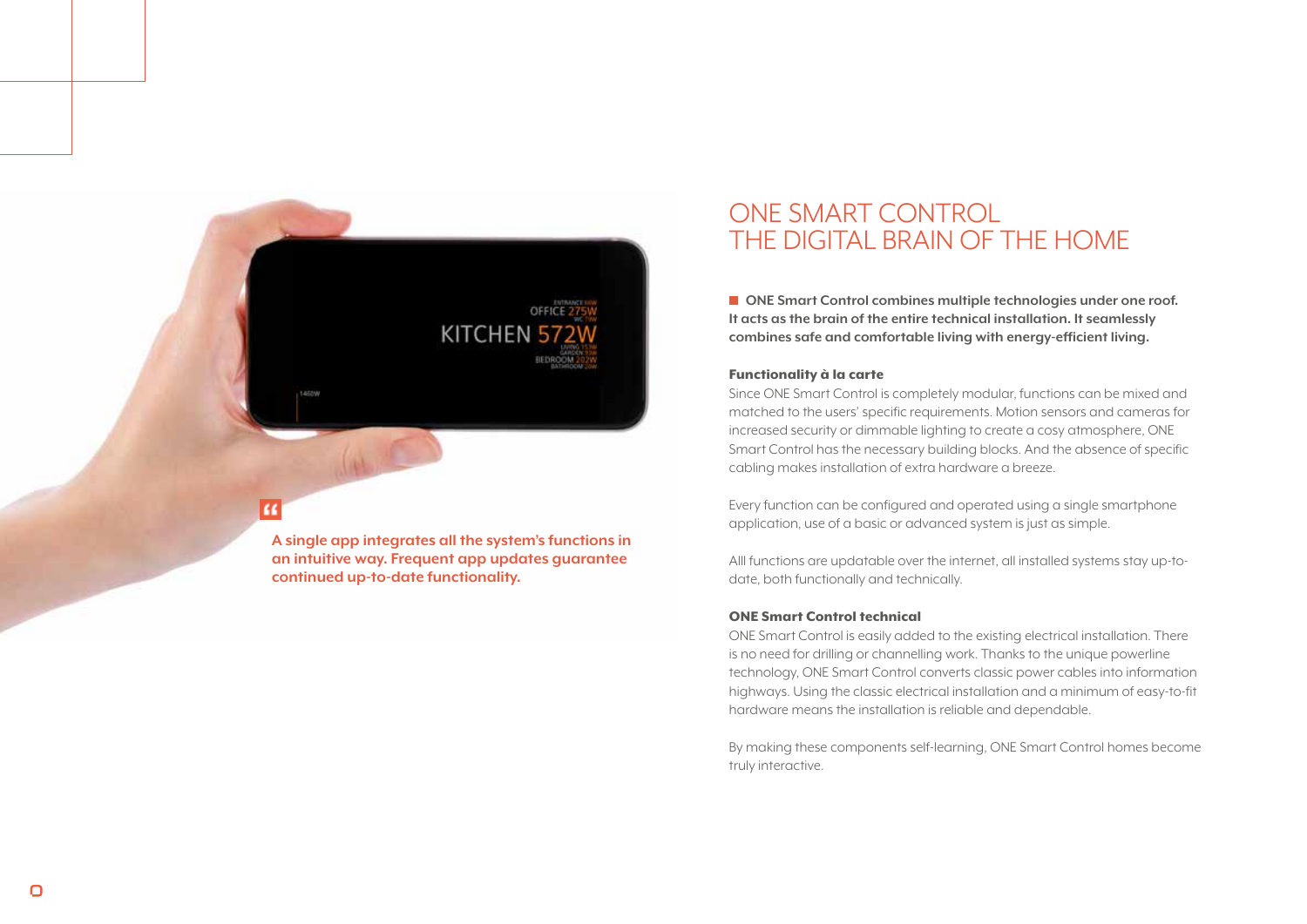**Most ONE Smart Control modules connect directly to the 230V mains. They communicate safely and quickly over the same wires over long distances. Communication is encrypted.**   $\bullet$ **For cases where wireless is the better choice, multiple RF protocols are included in the gateway and some products. Home automation has never been so simple, yet sophisticated.LVDS Modem TITTITITI**  $\bullet\bullet\bullet\bullet\bullet\bullet$ oo oo **ONE Door**  $\delta$ **230 V**  $one.$  $one$ . . . . . .  $\bullet$  $\bullet$   $\bullet$  $\begin{array}{cccccccccccccc} \bullet & \bullet & \bullet & \bullet & \bullet & \bullet & \bullet & \bullet \end{array}$ **ONE Connect ONE Filter ONE Smart**  $\bullet$  $one.$ **ONE Touch**  $\bullet$ **ONE Energy** Ò  $=$ 

**ONE App**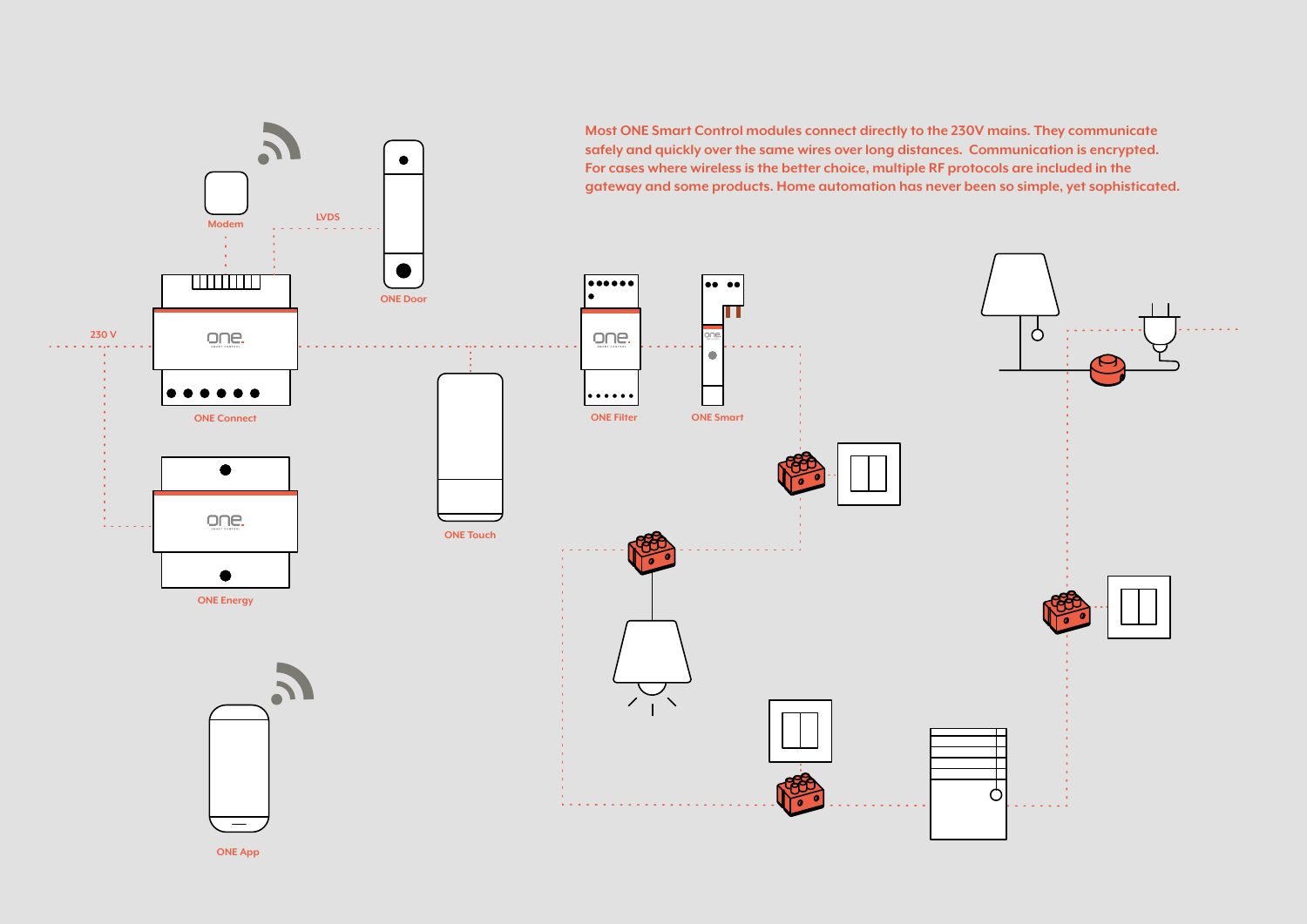# ENERGY MONITORING WITH ONE SMART CONTROL

■ ONE Smart Control provides independent energy **monitoring, applicable everywhere. Proper monitoring not only gives an insight into the yield of, for example, solar panels at any time of the day, but also into the electricity consumption of heating/ventilation, hot water and domestic appliances.** 

**Our solution offers much more than standard monitoring, which only charts energy flows.** 



**The dashboard gives a clear overview of your entire property portfolio.**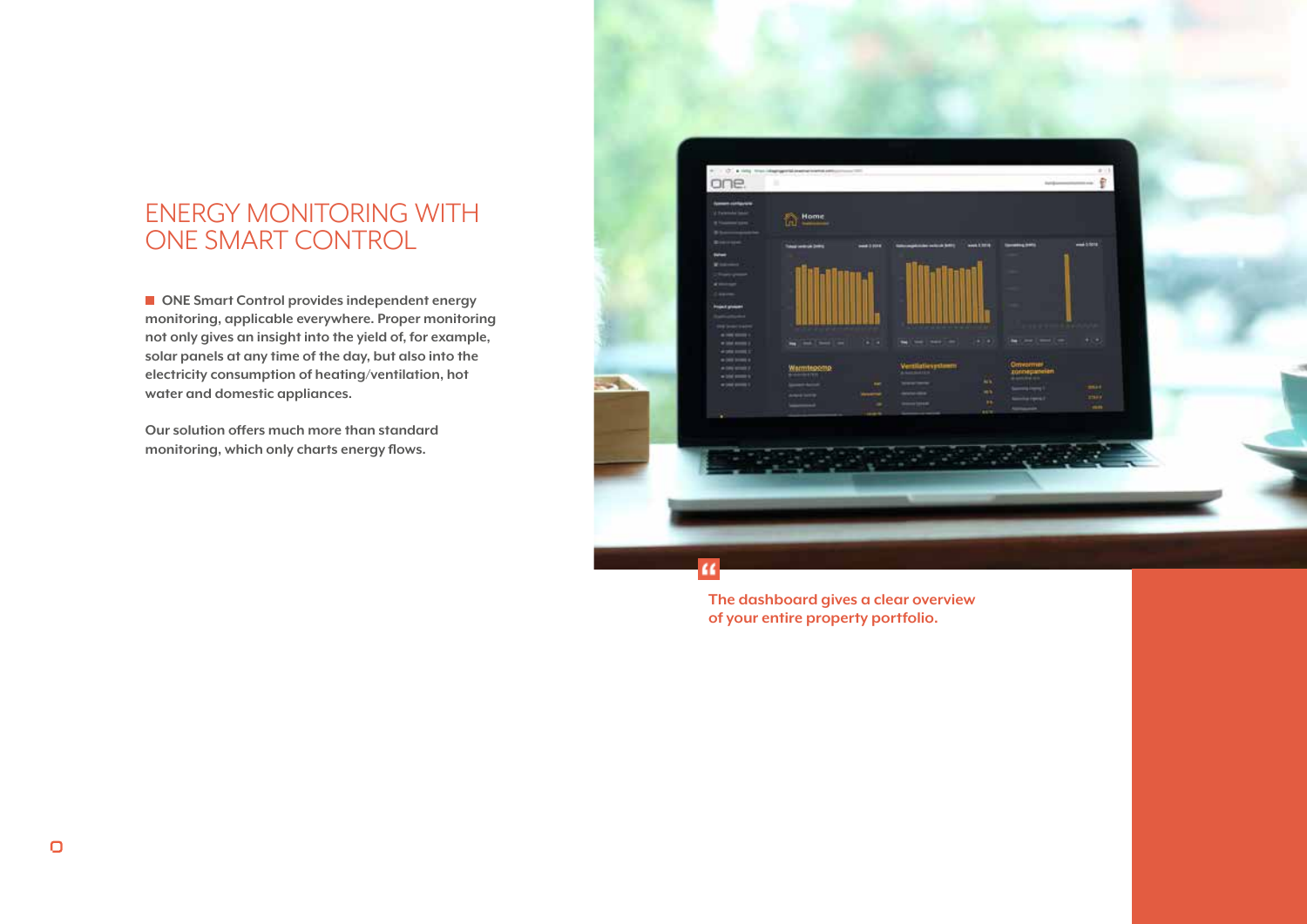# A clear dashboard

**The raw energy consumption or production data is interpreted** and explained in a graph on the dashboard. This detailed summary can be consulted on the online ONE Smart Control portal, in a total, daily, weekly or monthly overview.

### Diagnosis of energy consumption and production

**•** Diagnosing the energy consumption and production is essential to be and to remain energy efficient. Are the solar panels still generating as much energy as expected? Does the ventilation work optimally? This information means there can be immediate action where necessary, often even before it becomes a real problem.

# Control of technologies

**To have the home operate in an energy-efficient way, ONE** Smart Control connects the various technologies (ventilation, heating, solar panels, users, etc.) with each other. Energy measurement data can be used to control devices and technology. Is there plenty of solar energy? Then the washing machine can set to work at full speed or the freezer can drop a few degrees. Equally, the installation prevents lots of energy being used at the wrong moment or that energy consumption exceeds what the installation can provide.

# Carefree maintenance

**Now With ONE Smart Control, you have a clear overview of the home's** technical installation. The installation indicates limits, reports deviations, etc. You see at a glance whether a home requires extra attention. That way, maintenance and building management are immediately more efficient.

### Continually evolving

**The ONE Smart Control platform is constantly being further** expanded. The entire installation can be updated remotely. Applications are always being added or enhanced. That way, applications you may not consider using today can be utilised tomorrow.

### Total relief

**• ONE Smart Control provides an independent, simple and honest** solution. We take care of service and maintenance.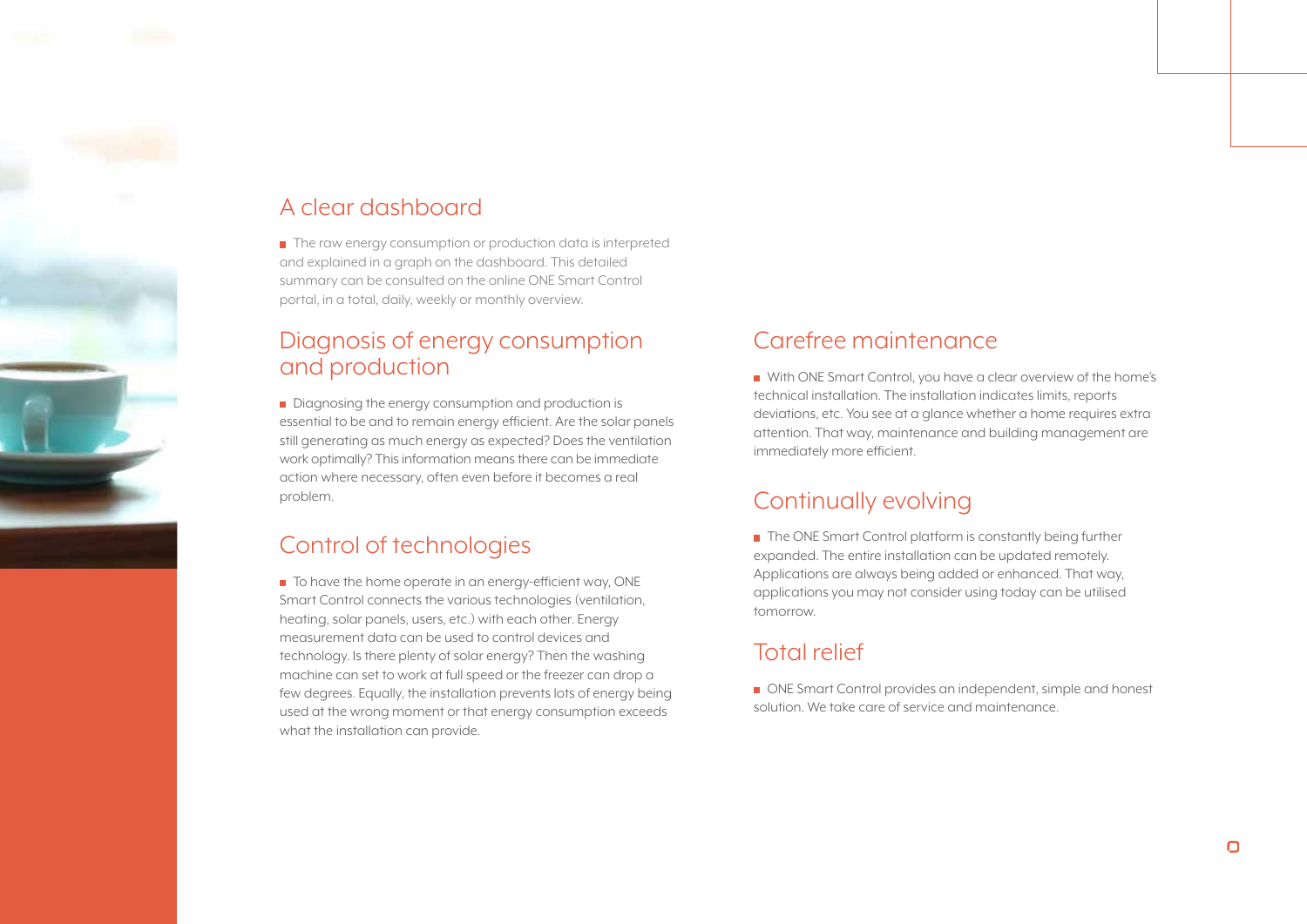# THE BENEFITS IN A NUTSHELL

#### **FOR INTEGRATORS**

**Control becomes the home's brain. This is a necessity, not an accessory.** 

### Safe and reliable

- Tightly secured, traditional electricity cable for data transfer
- Signals don't leave the home, all data is encrypted
- Automatic software updates remotely

# Efficient

- Technologies maintained and monitored more efficiently
- Users can adjust all settings themselves
- **.** Remote support and service
- Long term manufacturer support

# **Fast**

- Fast and cheap to install, without extra cables
- Easy to programme, no training required
- Several networks in parallel
- Free choice of finishing (switching material)

### Clear

- Dashboard offers overview of all homes managed
- Detail of the technologies, energy production and consumption

#### **FOR PROPERTY DEVELOPERS**

**ONE Smart Control is also a logical choice for project developers. Besides the added value undeniably generated, the advantages are numerous.**

# Low failure costs

Tested installation **. Servicing by ONE Smart Control** 

# Installed in no time

- Extremely fast integration
- No extra cabling required
- No adjustments to the construction process needed
- Also highly suitable for existing homes

# Future-proof

- Modular and adjustable installation
- Basic installation is adjustable and extendable for any
- resident at any stage of life
- Long term manufacturer support

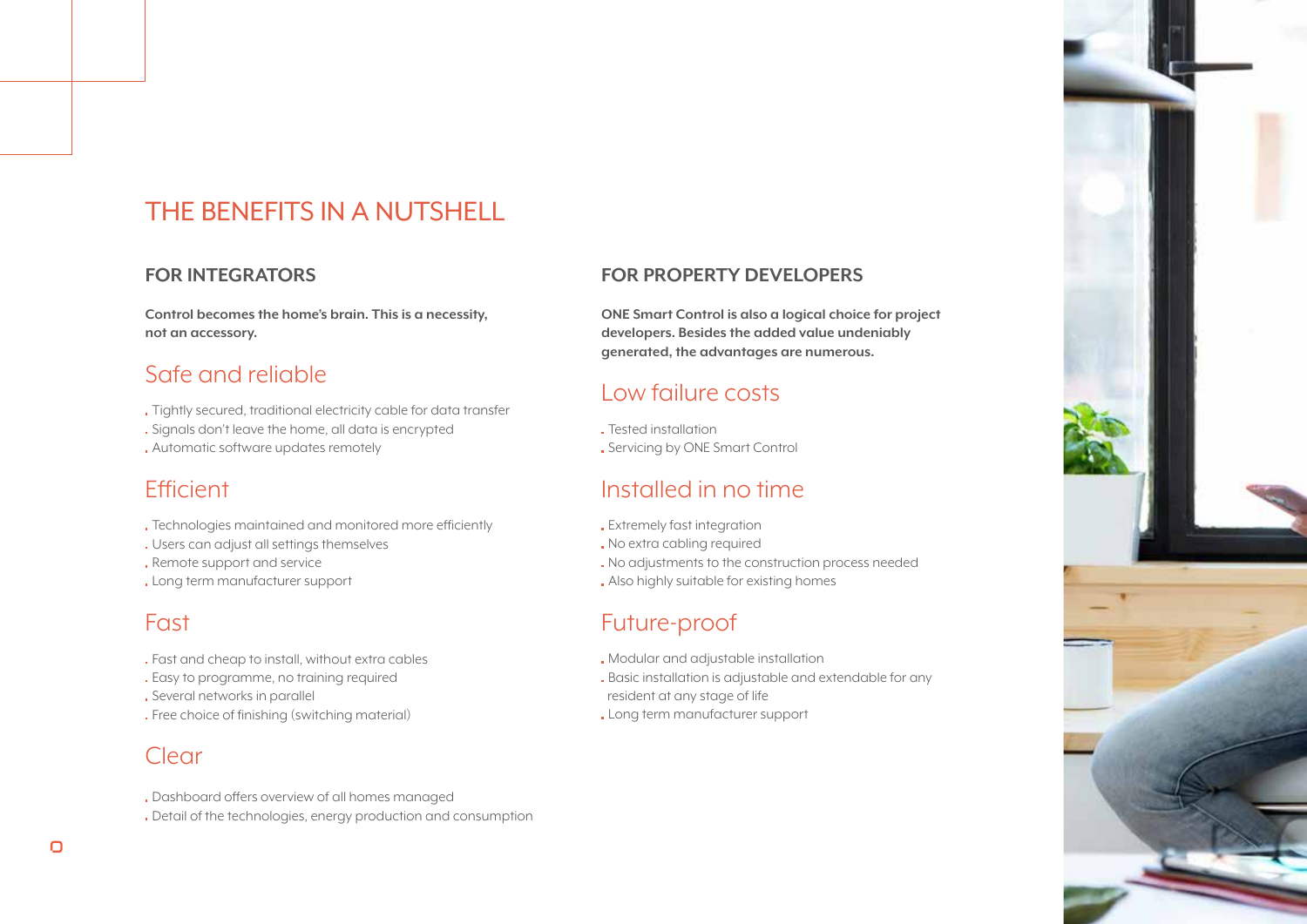

**Energy efficient, comfortable and safe living. ONE Smart Control delivers this in an integrated fashion.**

#### **FOR USERS**

 $\epsilon$ 

**The home becomes an eco-system where ONE Smart Control aligns the different technologies. That means sustainability, comfort and adaptable living is achievable for everyone.**

### Simple

- Installation operated intuitively (regular switches, app and/or touchscreen)
- If something goes wrong, the integrator/the installation reports it even before the resident notices

# Modular & future-proof

- Electrical installation tailored to the user
- A whole host of functionalities possible for comfortable, safe and adaptable living

# Energy-efficient

- Insight into solar panel energy consumption and production
- Abnormalities in energy production and consumption are automatically spotted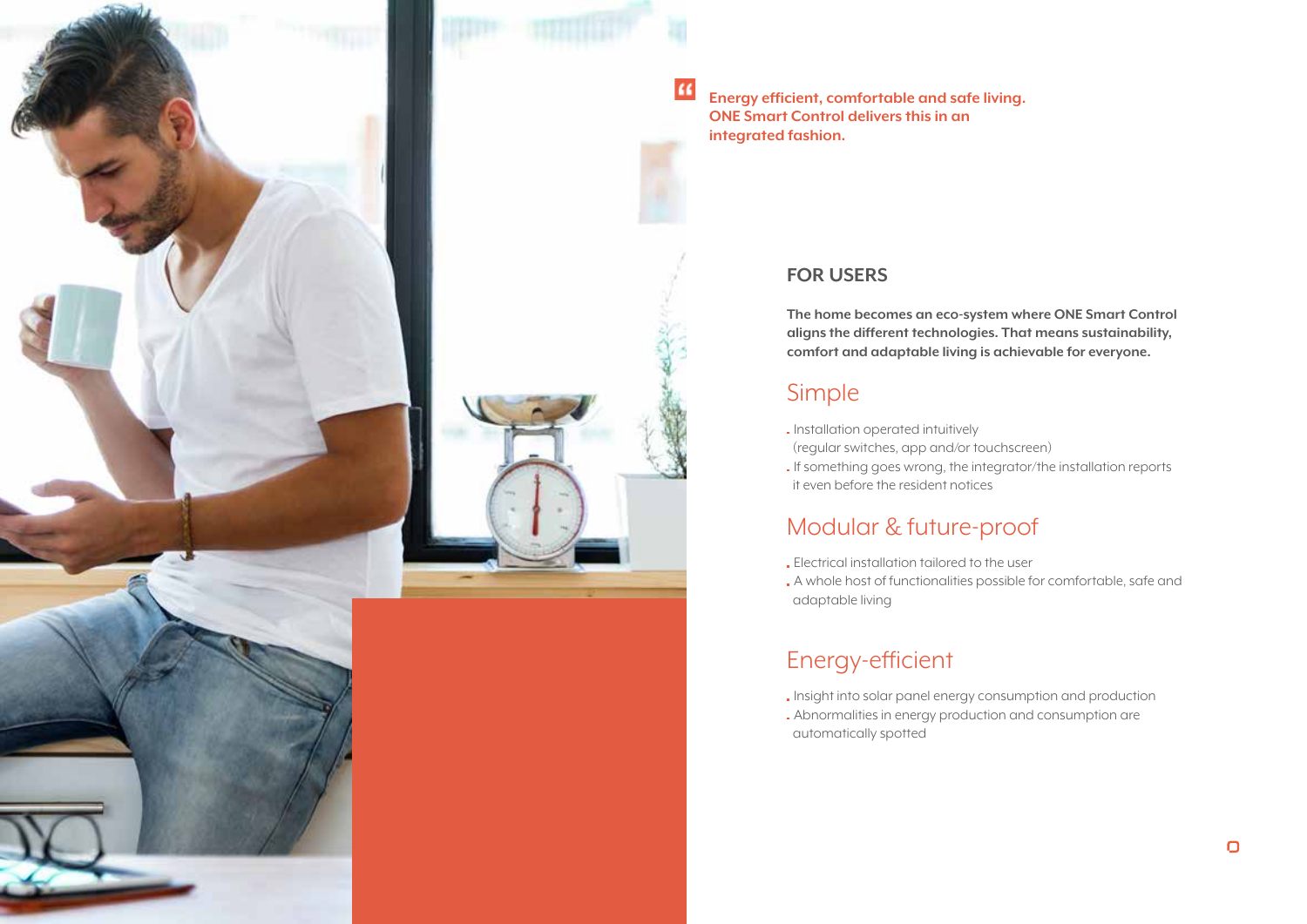# OPERATING ONE SMART CONTROL

■ ONE Smart Control provides the home's brain, seamlessly aligning **energy monitoring, technology control and safety and comfort functions. The overview is stored thanks to the useful app or the touchscreen.** 



#### ONE Smart Control app

The ONE Smart Control app is extremely user friendly, intuitive and fast. It integrates the control of all functions and linked technologies in the home into one central location.

#### **The app allows you to:**  **configure the installation**

The installer configures the basis for the installation. After this, residents can set preferences or make adjustments themselves using the app, without an installer's intervention being required.

#### **check the home's status**

The app means it's immediately clear where lighting is on, how much energy is being consumed and/or produced, etc. The house can also be placed to the right setting with the app, such as away, at home or going to sleep.

#### **see who's at the door**

Residents see on the smartphone who is at the door, can talk to the visitor and let him/her in (also remotely).

#### **monitor energy consumption and production**

Insight at a glance into the energy consumption of the heating, heat pump, ventilation, etc. The app also allows you to monitor solar panels' energy production. Does the heating require maintenance? Or does the ventilation suddenly use more energy than before? That can also be seen on the app.

The ONE Smart Control app is available for iOS and Android. The app is free.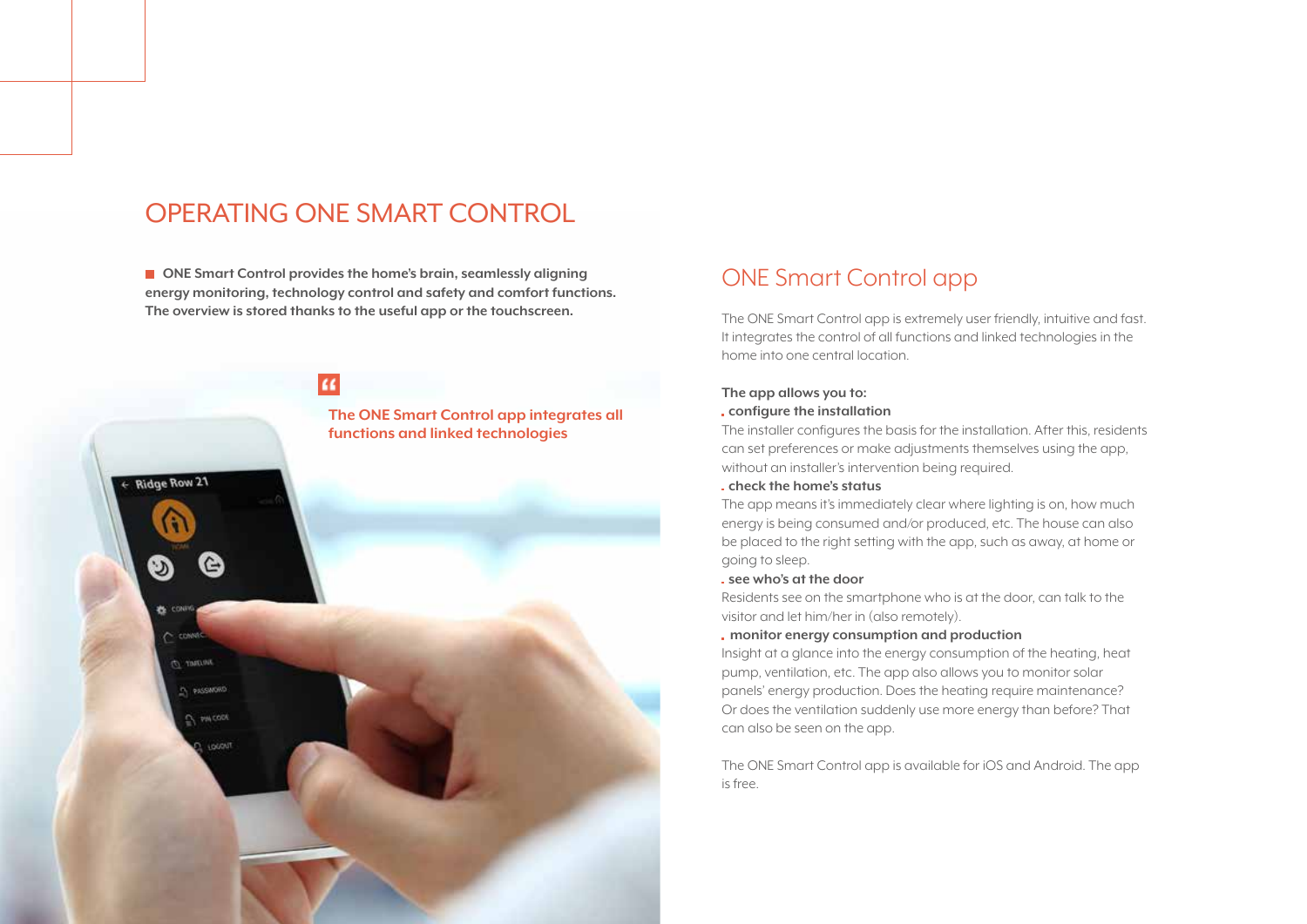

### ONE Touch

The ONE Touch touchscreen has a minimalist design. It has a timeless look and

suits any interior. With this touchscreen, you can communicate with your visitor and open the door. ONE Touch integrates the control of all functions and technologies in the home in one fixed central location. The integrated thermostat makes an extra thermostat in the room superfluous.

ONE Touch also allows you to monitor energy consumption in the home and solar panels' energy production.



### ONE Door

Nobody goes unseen with this videophone. Communicating with visitors and letting them in is easy. No one at home? You can let the cleaner, a courier, etc. in remotely using your smartphone. The 130°-camera and the orientation lighting provide perfect day and night vision.

What's more, the videophone always takes a photo and makes a film of who's calling. That way, no visitor ever goes unnoticed, even in the dark. Moreover, thanks to the face recognition, the ONE Door videophone always knows who to unlock the door for.

Made from aluminium finished to a high quality, the ONE Door video phone has a simple and timeless look. With its minimalistic design, it can be integrated into all types of architecture. ONE Door is also designed in such a way that it suits any door frame.

### $\overline{a}$

**Replace an existing doorbell with this beauty and control the front door from anywhere in the world.**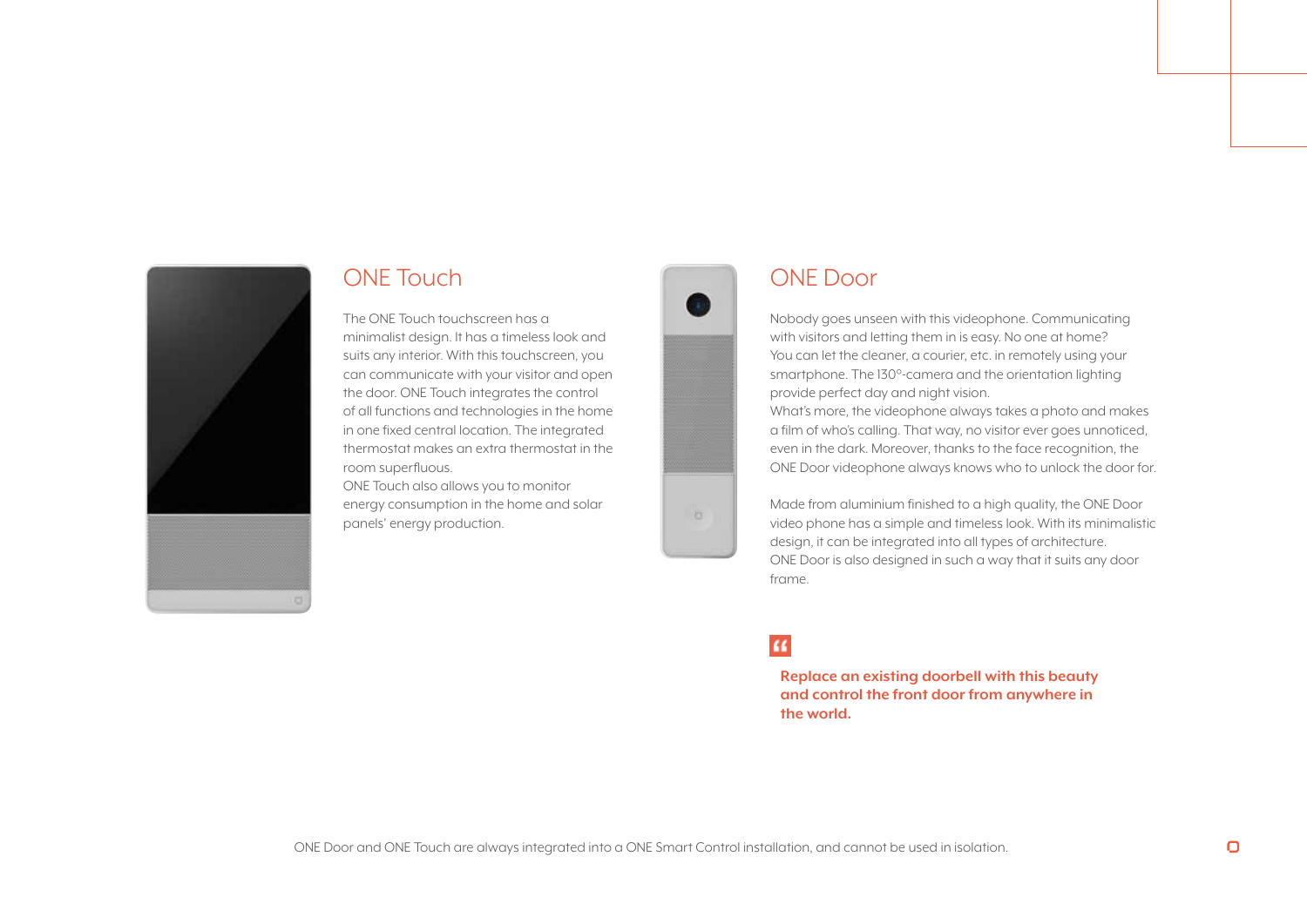# SAFE AND COMFORTABLE LIVING WITH ONE SMART CONTROL

■ ONE Smart Control not only performs energy monitoring, **but also provides more living comfort and extra safety in and around the home. The installation can be assembled in a modular fashion, tailored to the user's wishes. That means it's immediately future-proof. By adding ONE Smart Control to a classic electrical installation, it can suddenly do a whole lot more. Residents themselves decide which functions they activate.**

### Lighting control

With ONE Smart Control, the lighting (including LEDs) can be perfectly dimmed and atmospheric lighting can also be set. Favourite lighting atmospheres can be saved as scenes. They are called up again using the push button on the wall or through the app on the smartphone.

#### Climate control

With the climate control, you align the floor heating with the use of different rooms in the home. That way, for instance, the bathroom is only heated in the morning and evening, and the living room all day. Residents themselves decide how they set the zone heating using the smartphone/tablet or thermostat.

#### **Safety**

ONE Smart Control always watches all parameters important for safety at home, and immediately intervenes where necessary. In an emergency, one press of the panic button is enough to turn on all lighting or have it flash, for instance. ONE Smart Control also monitors the quality of the electricity to prevent fires.

#### Access

Access to the home is both safe and easy. You can unlock the door using a smartphone, a badge or face recognition and perform additional actions on the ONE Smart Control installation (e.g. the light goes on when you enter the home after sunset). With the 'away' button, you let your house know you're leaving the home, making it possible to activate the 'home simulation'.

### Room darkening

You can also count on ONE Smart Control to darken your rooms with electric curtains, roller shutters, venetian blinds or awnings. You can easily control the room darkening using the app. It's possible to combine light scenarios and sun-controlled actions.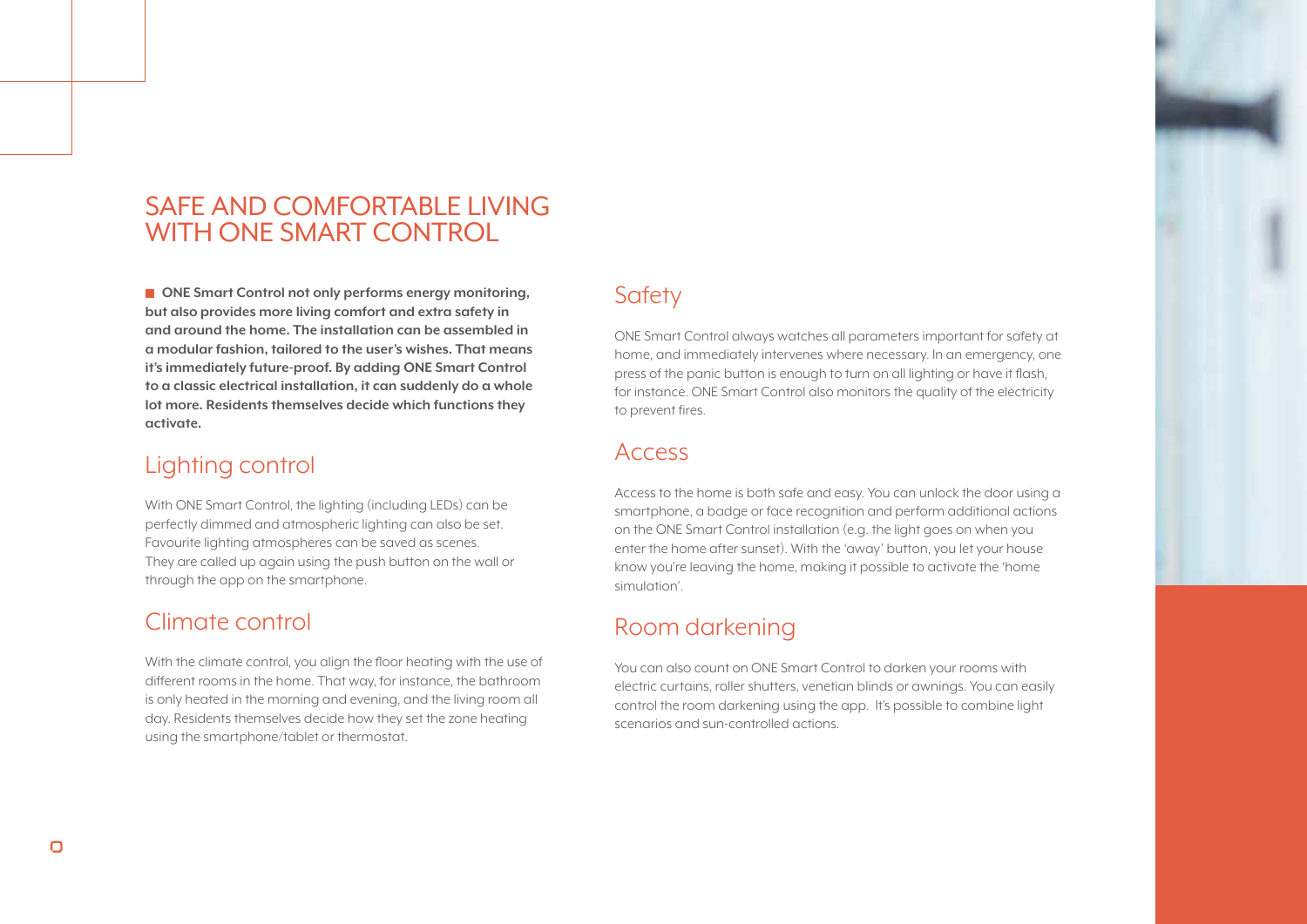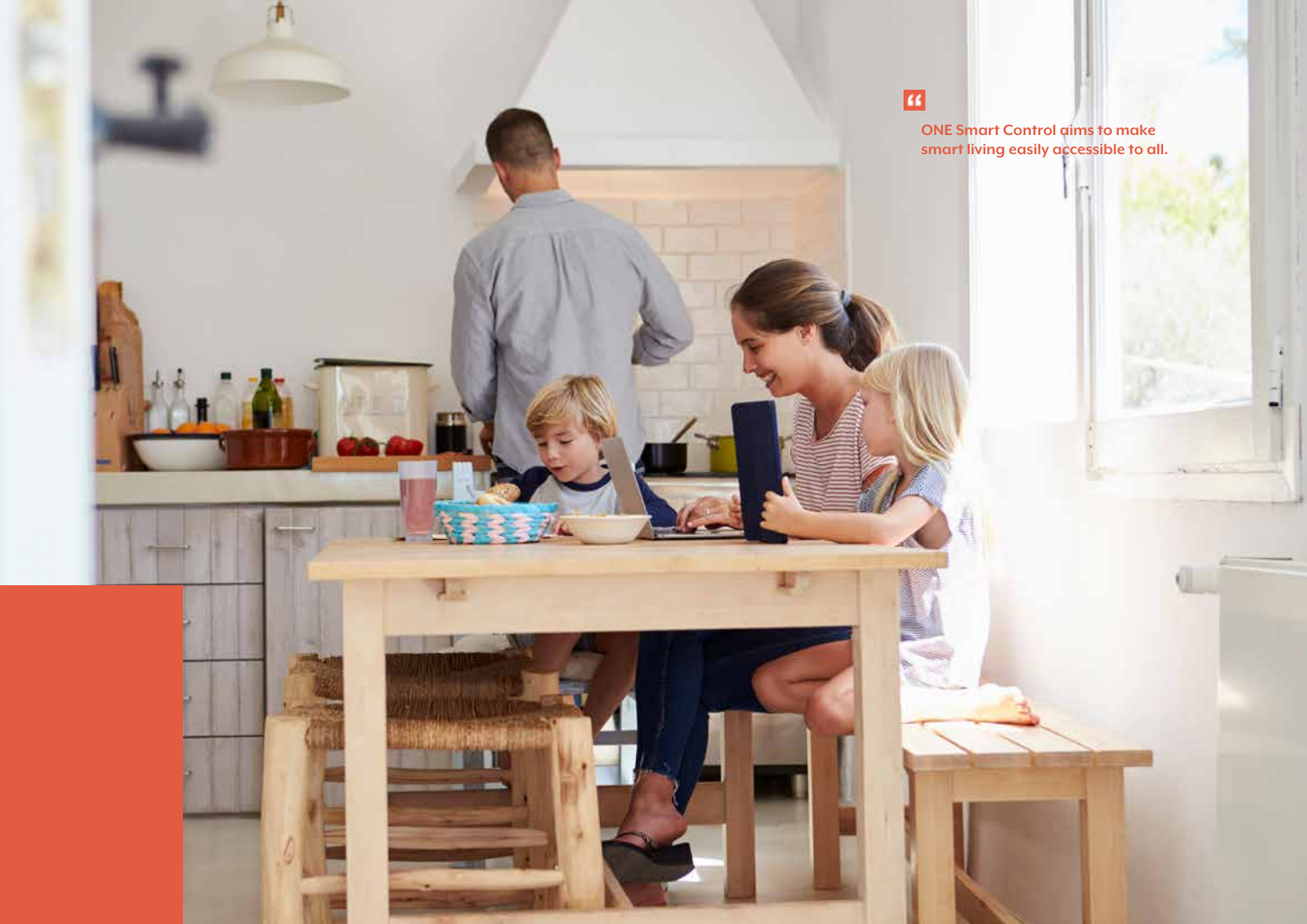# WHO WE ARE

**ONE Smart Control connects multiple technologies under one roof. It acts as the brain of the entire technical installation. By communicating over the existing electricity network, the installation turns electrical cables into communication highways.** 

ONE Smart Control aims to make smart living easily accessible to all. This means that more people can live safely, comfortably and efficiently in energy terms, in a way that is both intuitive and smart. ONE Smart Control not only carries out energy monitoring, it also provides all the safety and comfort functions. It is the only solution on the market to achieve all this in an integrated manner.

#### **Would you like to know more about ONE Smart Control innovations?**

The growth of the ONE Smart Control platform is unstoppable. Our developers are continually further expanding the possibilities. Don't miss out on anything in this evolution. Follow is on social media, and you're always up to date.

 **www.facebook.com/onesmartcontrol www.twitter.com/onesmartcontrol www.linkedin.com/company/onesmartcontrol**



**Register for our newsletter at www.onesmartcontrol.com.**